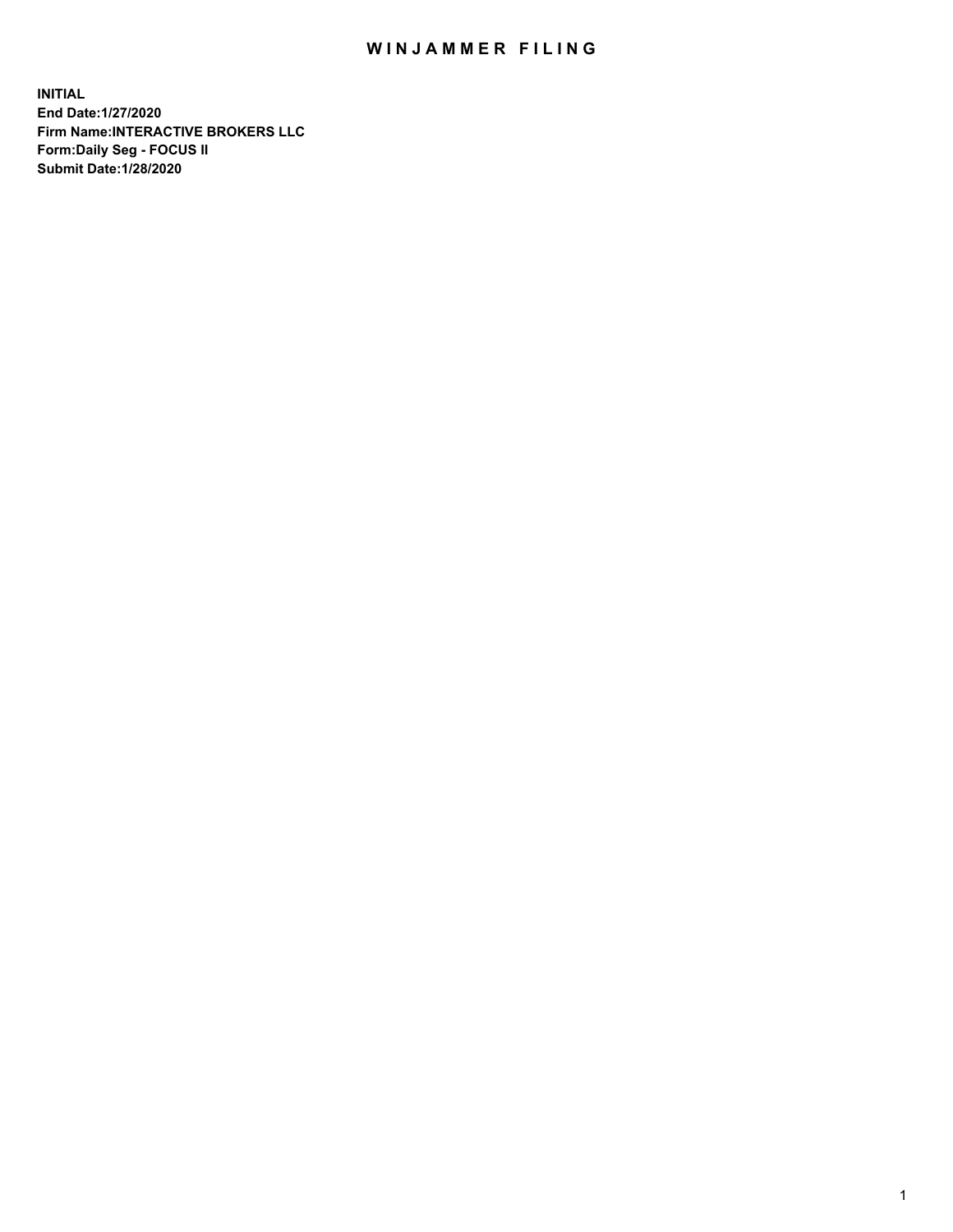**INITIAL End Date:1/27/2020 Firm Name:INTERACTIVE BROKERS LLC Form:Daily Seg - FOCUS II Submit Date:1/28/2020 Daily Segregation - Cover Page**

| Name of Company                                                                                                                                                                                                                                                                                                                | <b>INTERACTIVE BROKERS LLC</b>                                                                  |
|--------------------------------------------------------------------------------------------------------------------------------------------------------------------------------------------------------------------------------------------------------------------------------------------------------------------------------|-------------------------------------------------------------------------------------------------|
| <b>Contact Name</b>                                                                                                                                                                                                                                                                                                            | <b>James Menicucci</b>                                                                          |
| <b>Contact Phone Number</b>                                                                                                                                                                                                                                                                                                    | 203-618-8085                                                                                    |
| <b>Contact Email Address</b>                                                                                                                                                                                                                                                                                                   | jmenicucci@interactivebrokers.c<br>om                                                           |
| FCM's Customer Segregated Funds Residual Interest Target (choose one):<br>a. Minimum dollar amount: ; or<br>b. Minimum percentage of customer segregated funds required:% ; or<br>c. Dollar amount range between: and; or<br>d. Percentage range of customer segregated funds required between:% and%.                         | $\overline{\mathbf{0}}$<br>$\overline{\mathbf{0}}$<br>155,000,000 245,000,000<br>0 <sub>0</sub> |
| FCM's Customer Secured Amount Funds Residual Interest Target (choose one):<br>a. Minimum dollar amount: ; or<br>b. Minimum percentage of customer secured funds required:% ; or<br>c. Dollar amount range between: and; or<br>d. Percentage range of customer secured funds required between:% and%.                           | $\overline{\mathbf{0}}$<br>$\overline{\mathbf{0}}$<br>80,000,000 120,000,000<br><u>00</u>       |
| FCM's Cleared Swaps Customer Collateral Residual Interest Target (choose one):<br>a. Minimum dollar amount: ; or<br>b. Minimum percentage of cleared swaps customer collateral required:% ; or<br>c. Dollar amount range between: and; or<br>d. Percentage range of cleared swaps customer collateral required between:% and%. | <u>0</u><br>$\underline{\mathbf{0}}$<br>$\underline{0}$ $\underline{0}$<br>0 Q                  |

Attach supporting documents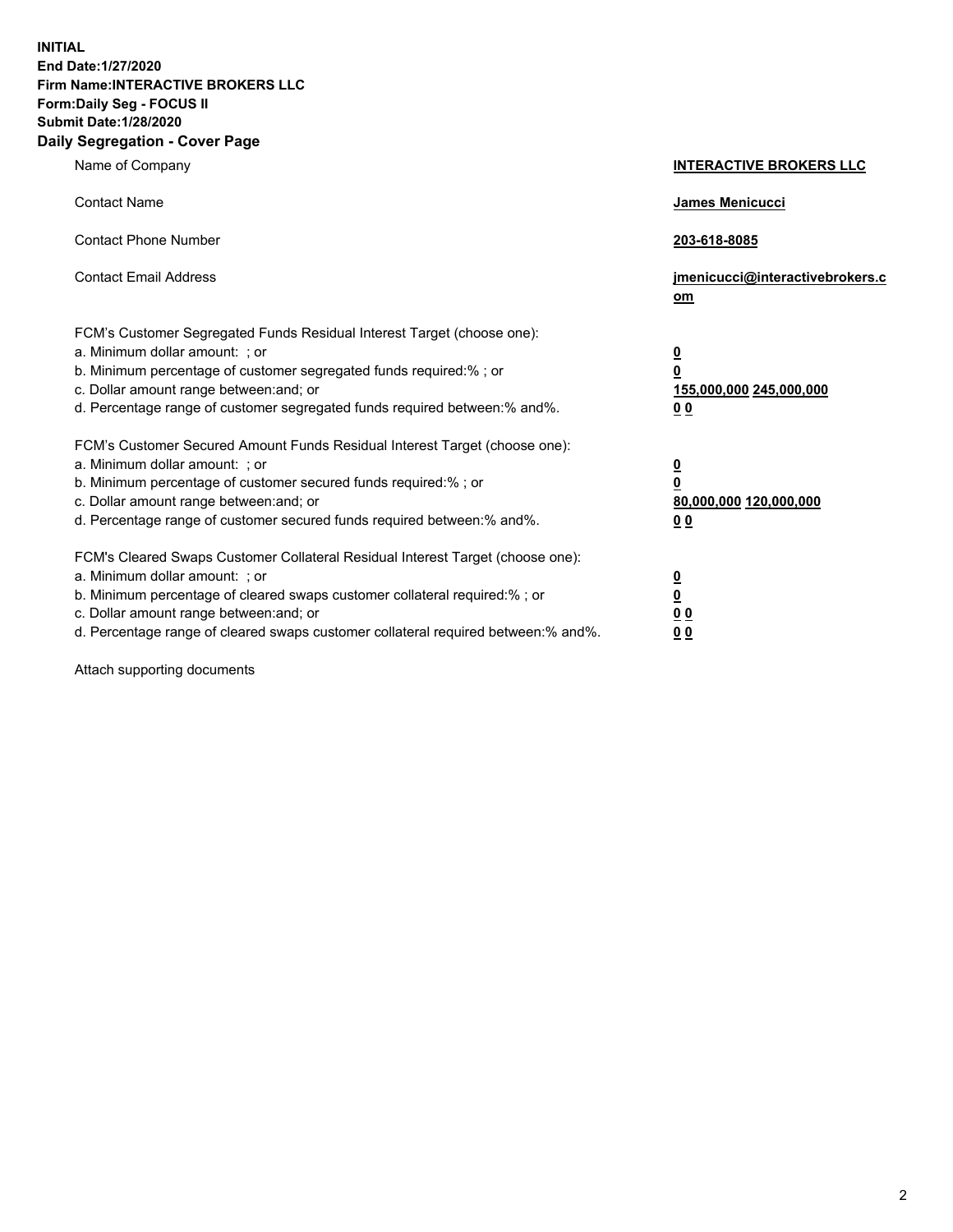**INITIAL End Date:1/27/2020 Firm Name:INTERACTIVE BROKERS LLC Form:Daily Seg - FOCUS II Submit Date:1/28/2020 Daily Segregation - Secured Amounts**

|     | Foreign Futures and Foreign Options Secured Amounts                                         |                                                 |
|-----|---------------------------------------------------------------------------------------------|-------------------------------------------------|
|     | Amount required to be set aside pursuant to law, rule or regulation of a foreign            | $0$ [7305]                                      |
|     | government or a rule of a self-regulatory organization authorized thereunder                |                                                 |
| 1.  | Net ledger balance - Foreign Futures and Foreign Option Trading - All Customers             |                                                 |
|     | A. Cash                                                                                     | 481, 134, 537 [7315]                            |
|     | B. Securities (at market)                                                                   | $0$ [7317]                                      |
| 2.  | Net unrealized profit (loss) in open futures contracts traded on a foreign board of trade   | 10,530,929 [7325]                               |
| 3.  | Exchange traded options                                                                     |                                                 |
|     | a. Market value of open option contracts purchased on a foreign board of trade              | 216,961 [7335]                                  |
|     | b. Market value of open contracts granted (sold) on a foreign board of trade                | -296,396 [7337]                                 |
| 4.  | Net equity (deficit) (add lines 1. 2. and 3.)                                               | 491,586,031 [7345]                              |
| 5.  | Account liquidating to a deficit and account with a debit balances - gross amount           | 8,700 [7351]                                    |
|     | Less: amount offset by customer owned securities                                            | 0 [7352] 8,700 [7354]                           |
| 6.  | Amount required to be set aside as the secured amount - Net Liquidating Equity              | 491,594,731 [7355]                              |
|     | Method (add lines 4 and 5)                                                                  |                                                 |
| 7.  | Greater of amount required to be set aside pursuant to foreign jurisdiction (above) or line | 491,594,731 [7360]                              |
|     | 6.                                                                                          |                                                 |
|     | FUNDS DEPOSITED IN SEPARATE REGULATION 30.7 ACCOUNTS                                        |                                                 |
| 1.  | Cash in banks                                                                               |                                                 |
|     | A. Banks located in the United States                                                       | 54,923,158 [7500]                               |
|     | B. Other banks qualified under Regulation 30.7                                              | 0 [7520] 54,923,158 [7530]                      |
| 2.  | <b>Securities</b>                                                                           |                                                 |
|     | A. In safekeeping with banks located in the United States                                   | 467,398,938 [7540]                              |
|     | B. In safekeeping with other banks qualified under Regulation 30.7                          | 0 [7560] 467,398,938 [7570]                     |
| 3.  | Equities with registered futures commission merchants                                       |                                                 |
|     | A. Cash                                                                                     | $0$ [7580]                                      |
|     | <b>B.</b> Securities                                                                        | $0$ [7590]                                      |
|     | C. Unrealized gain (loss) on open futures contracts                                         | $0$ [7600]                                      |
|     | D. Value of long option contracts                                                           | $0$ [7610]                                      |
|     | E. Value of short option contracts                                                          | 0 [7615] 0 [7620]                               |
| 4.  | Amounts held by clearing organizations of foreign boards of trade                           |                                                 |
|     | A. Cash                                                                                     | $0$ [7640]                                      |
|     | <b>B.</b> Securities                                                                        | $0$ [7650]                                      |
|     | C. Amount due to (from) clearing organization - daily variation                             | $0$ [7660]                                      |
|     | D. Value of long option contracts                                                           | $0$ [7670]                                      |
|     | E. Value of short option contracts                                                          | 0 [7675] 0 [7680]                               |
| 5.  | Amounts held by members of foreign boards of trade                                          |                                                 |
|     | A. Cash                                                                                     | 84,671,950 [7700]                               |
|     | <b>B.</b> Securities                                                                        | $0$ [7710]                                      |
|     | C. Unrealized gain (loss) on open futures contracts                                         | 5,971,172 [7720]                                |
|     | D. Value of long option contracts                                                           | 216,961 [7730]                                  |
|     | E. Value of short option contracts                                                          | <u>-296,396</u> [7735] <b>90,563,687</b> [7740] |
| 6.  | Amounts with other depositories designated by a foreign board of trade                      | $0$ [7760]                                      |
| 7.  | Segregated funds on hand                                                                    | $0$ [7765]                                      |
| 8.  | Total funds in separate section 30.7 accounts                                               | 612,885,783 [7770]                              |
| 9.  | Excess (deficiency) Set Aside for Secured Amount (subtract line 7 Secured Statement         | 121,291,052 [7380]                              |
|     | Page 1 from Line 8)                                                                         |                                                 |
| 10. | Management Target Amount for Excess funds in separate section 30.7 accounts                 | 80,000,000 [7780]                               |
| 11. | Excess (deficiency) funds in separate 30.7 accounts over (under) Management Target          | 41,291,052 [7785]                               |
|     |                                                                                             |                                                 |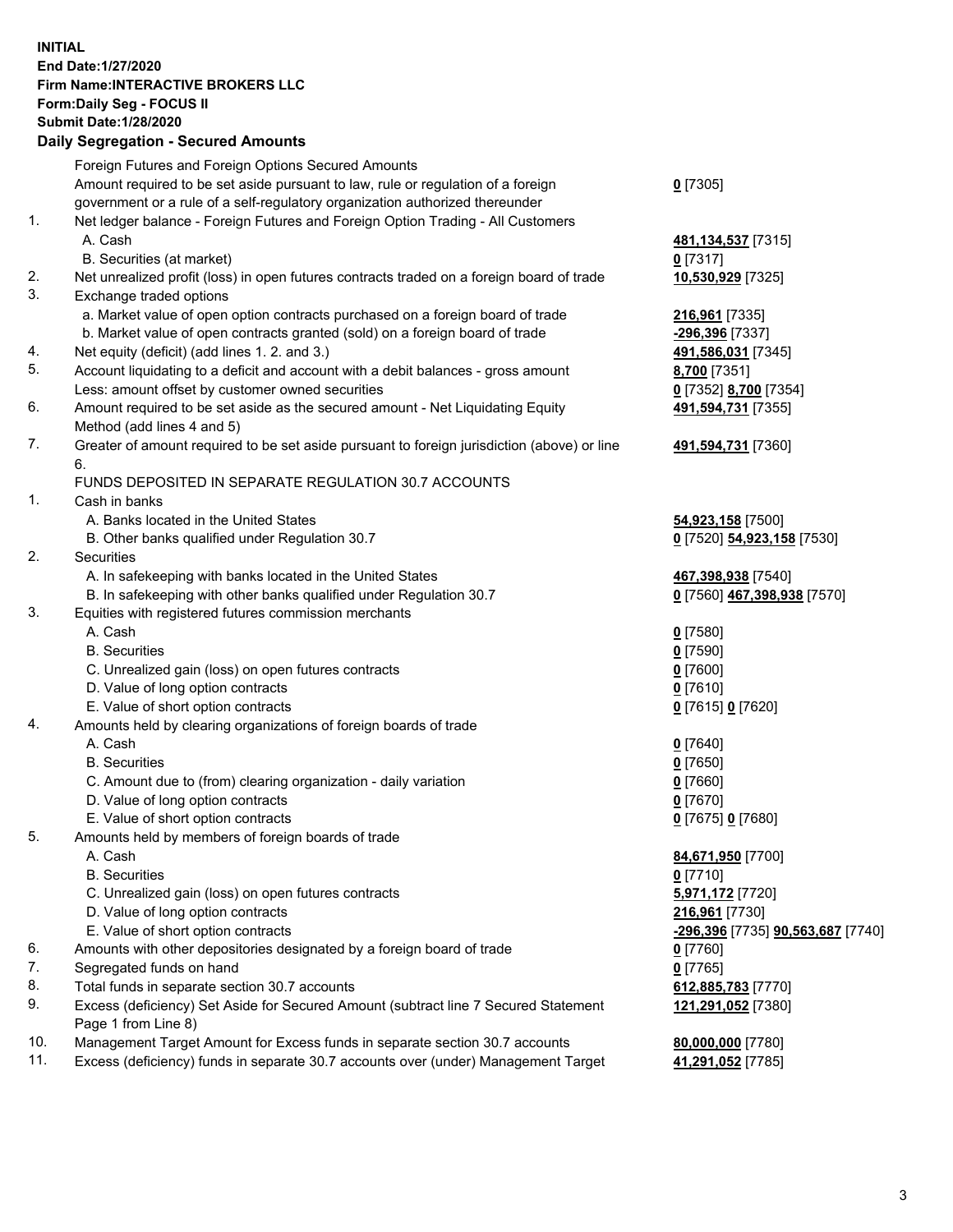**INITIAL End Date:1/27/2020 Firm Name:INTERACTIVE BROKERS LLC Form:Daily Seg - FOCUS II Submit Date:1/28/2020 Daily Segregation - Segregation Statement** SEGREGATION REQUIREMENTS(Section 4d(2) of the CEAct) 1. Net ledger balance A. Cash **4,229,971,868** [7010] B. Securities (at market) **0** [7020] 2. Net unrealized profit (loss) in open futures contracts traded on a contract market **-72,280,120** [7030] 3. Exchange traded options A. Add market value of open option contracts purchased on a contract market **228,838,394** [7032] B. Deduct market value of open option contracts granted (sold) on a contract market **-274,994,159** [7033] 4. Net equity (deficit) (add lines 1, 2 and 3) **4,111,535,983** [7040] 5. Accounts liquidating to a deficit and accounts with debit balances - gross amount **936,675** [7045] Less: amount offset by customer securities **0** [7047] **936,675** [7050] 6. Amount required to be segregated (add lines 4 and 5) **4,112,472,658** [7060] FUNDS IN SEGREGATED ACCOUNTS 7. Deposited in segregated funds bank accounts A. Cash **1,041,543,890** [7070] B. Securities representing investments of customers' funds (at market) **1,854,976,170** [7080] C. Securities held for particular customers or option customers in lieu of cash (at market) **0** [7090] 8. Margins on deposit with derivatives clearing organizations of contract markets A. Cash **18,896,448** [7100] B. Securities representing investments of customers' funds (at market) **1,467,743,615** [7110] C. Securities held for particular customers or option customers in lieu of cash (at market) **0** [7120] 9. Net settlement from (to) derivatives clearing organizations of contract markets **-23,018,168** [7130] 10. Exchange traded options A. Value of open long option contracts **231,778,455** [7132] B. Value of open short option contracts **-277,968,287** [7133] 11. Net equities with other FCMs A. Net liquidating equity **0** [7140] B. Securities representing investments of customers' funds (at market) **0** [7160] C. Securities held for particular customers or option customers in lieu of cash (at market) **0** [7170] 12. Segregated funds on hand **0** [7150] 13. Total amount in segregation (add lines 7 through 12) **4,313,952,123** [7180] 14. Excess (deficiency) funds in segregation (subtract line 6 from line 13) **201,479,465** [7190] 15. Management Target Amount for Excess funds in segregation **155,000,000** [7194] 16. Excess (deficiency) funds in segregation over (under) Management Target Amount **46,479,465** [7198]

Excess